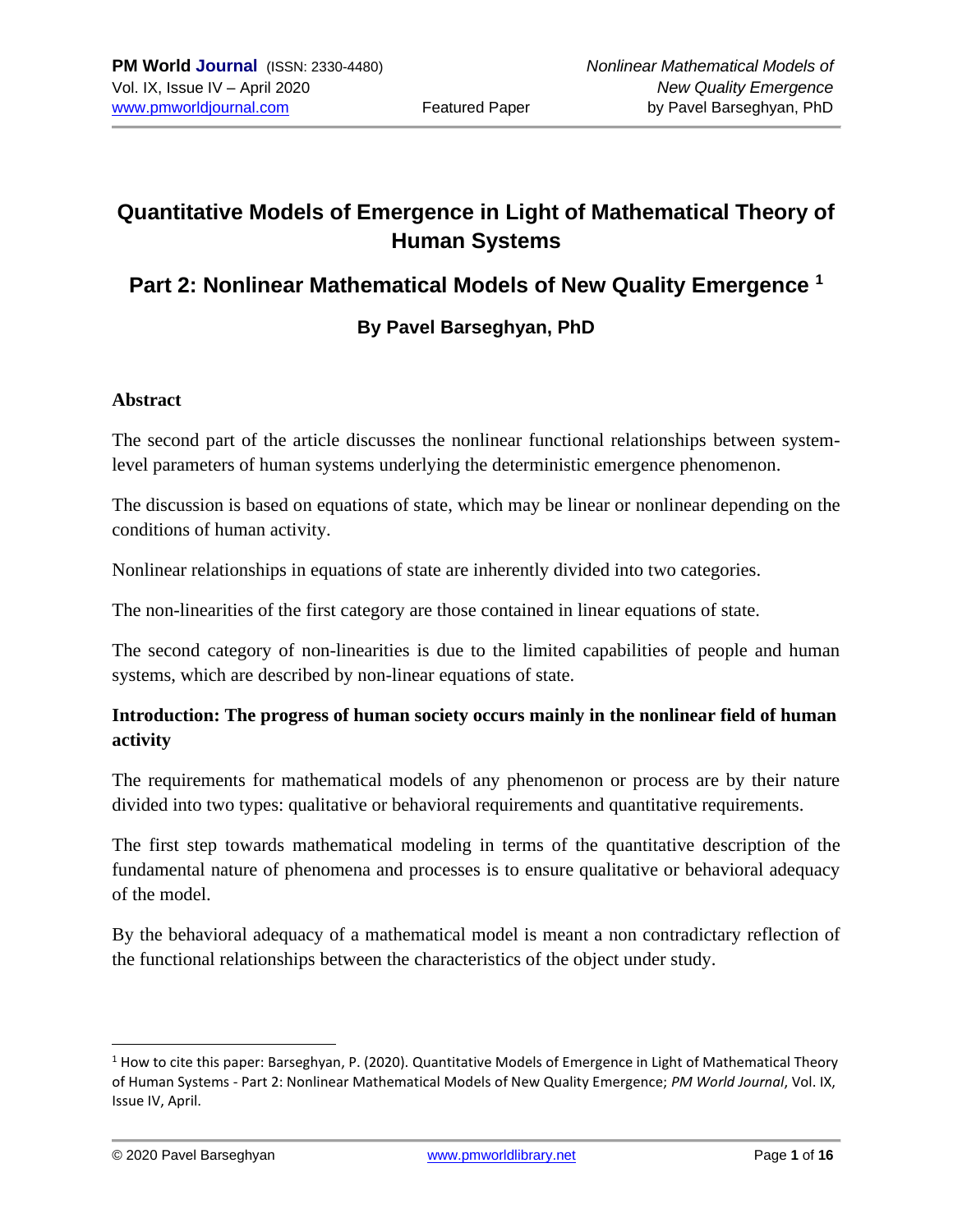| <b>PM World Journal (ISSN: 2330-4480)</b> |                       | Nonlinear Mathematical Models of |
|-------------------------------------------|-----------------------|----------------------------------|
| Vol. IX, Issue IV – April 2020            |                       | <b>New Quality Emergence</b>     |
| www.pmworldjournal.com                    | <b>Featured Paper</b> | by Pavel Barseghyan, PhD         |

If the mathematical model is in a behavioral correspondence with the modeled phenomenon or process, then only after that one can proceed to ensure quantitative characteristics of the model.

The mathematical models considered in the first part of the article, which dealt with human activity and emergence phenomena, were qualitatively adequate only for linear cases, that is, when the duration of the actions or activities of people was directly proportional to their degree of complexity or difficulty [1, 2].

As a first approximation, this linear dependence can be obtained directly from the equation of state of an individual's activity

$$
T = \frac{W}{M \ast P_{Max}} D. \tag{1}
$$

This means that in the first part of the article, when developing a mathematical model of human activity and the emergence phenomenon, without mentioning it specifically, it is assumed that the above linear relationship is true for all levels of complexity or difficulty of human actions and activity.

The same is assumed in the case of a more detailed quantitative representation of the emergence phenomenon, which also takes into account human errors, in which the functional dependence T (D) has the following form [2].

$$
T = \frac{(1 + a_s t_{as})^* R}{k_R * N * M * I_{sMax}} D.
$$
 (2)

Duration of Human Activity, T



Difficulty of human activity, D

Fig.1. Functional relationship between human activity's difficulty and duration (If the difficulty of human activity increases and approaches to its upper limit, then its duration increases sharply because of endless iterations and gradually the activity of humans becomes infeasible)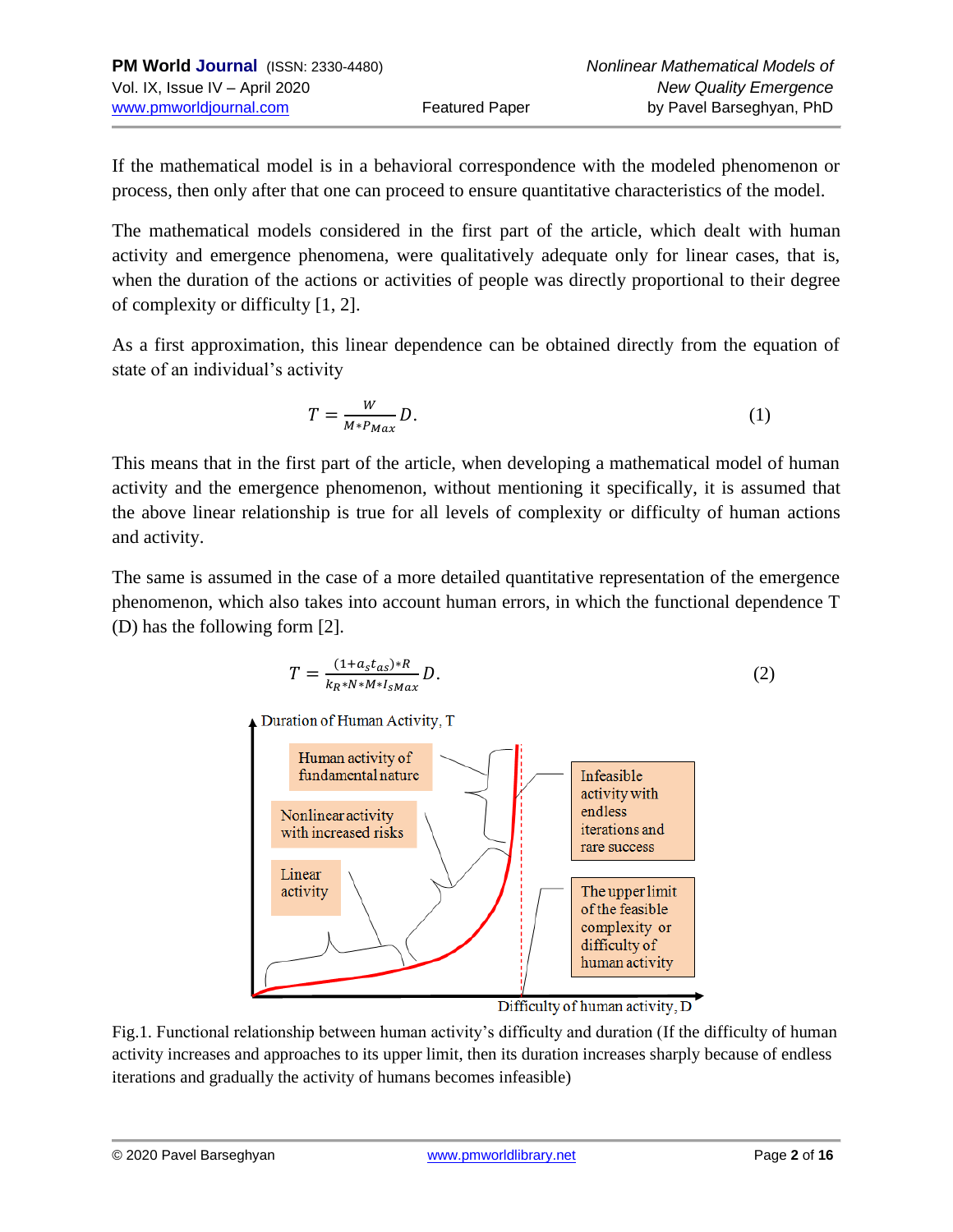As can be seen from expression (2), the dependence  $T(D)$  formally has a linear form, but a deeper examination of the issue shows that this expression contains a number of nonlinear dependencies that can only be revealed using additional extremе conditions that reflect the goals of people's activities [ 3.4].

An analysis of the nonlinear relationships contained in the linear equation of state will be discussed below, and now we turn to the consideration of another important source of nonlinearity of the emergence phenomenon.

### **The upper limit of the difficulty of human actions as a source of nonlinearity of the emergence phenomenon**

It is a known fact that people's physical and mental abilities are limited from above, and the above linear dependence accurately reflects people's behavior to some degree or level of complexity or difficulty in their actions and activities (Fig. 1).

As can be seen from the figure, the T (D) curve has a pronounced nonlinear character, which can be used as a real basis for constructing nonlinear mathematical models of emergence, using for that linear mathematical models of this phenomenon.



Fig. 2 Non-linear functional relationship of the effectiveness of human activity with the average difficulty of the actions

Another feature of the expression of the duration of human activity (1) is that the effectiveness of  $P_{Max}$  or simply the productivity of a person depends on the difficulty of his actions D, the graphic form of which is shown in Fig. 2.

© 2020 Pavel Barseghyan [www.pmworldlibrary.net](http://www.pmworldlibrary.net/) Page **3** of **16**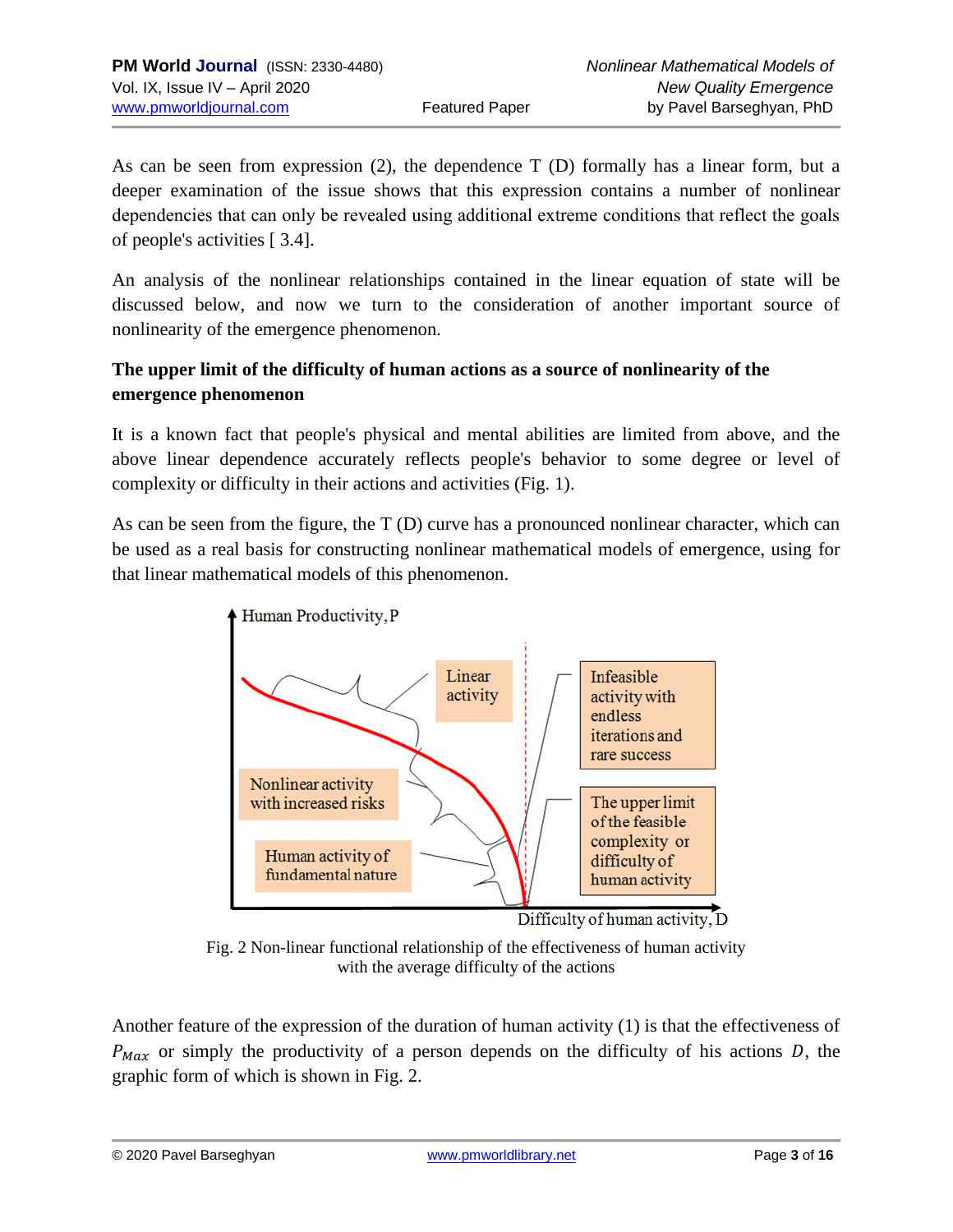It should be noted that a quantitative representation of the upper limit of people's ability to overcome difficulties makes it possible to take into account such important factors as human learning and training in mathematical models of human activity.

The impact of learning and training on the characteristics of people can be seen in Fig. 3, which shows the dependence of the duration of their activities on the level of difficulty of their actions before and after learning and training.

### **The upper limit of resistance to external pressure as a source of non-linear losses of the human systems**

An example of the nonlinearity of the behavior of people and human systems in a conflict situation is the dependence of their losses on the pressure exerted on them by an opponent [7].

This functional dependence is a generalization of the dependence shown in Fig. 1, since time loss is a special case of generalized loss, and the difficulty of any activity can be considered as an analogue of the pressure exerted on the human system (Fig. 4).



Fig.3 Dependence of the duration of human activity on the difficulty of his actions before and after learning or training

Pressures of varying nature and magnitude on human systems can be sources of a variety of lossmaking emergencies, including financial losses, defeat in the war, loss of stability, and so on.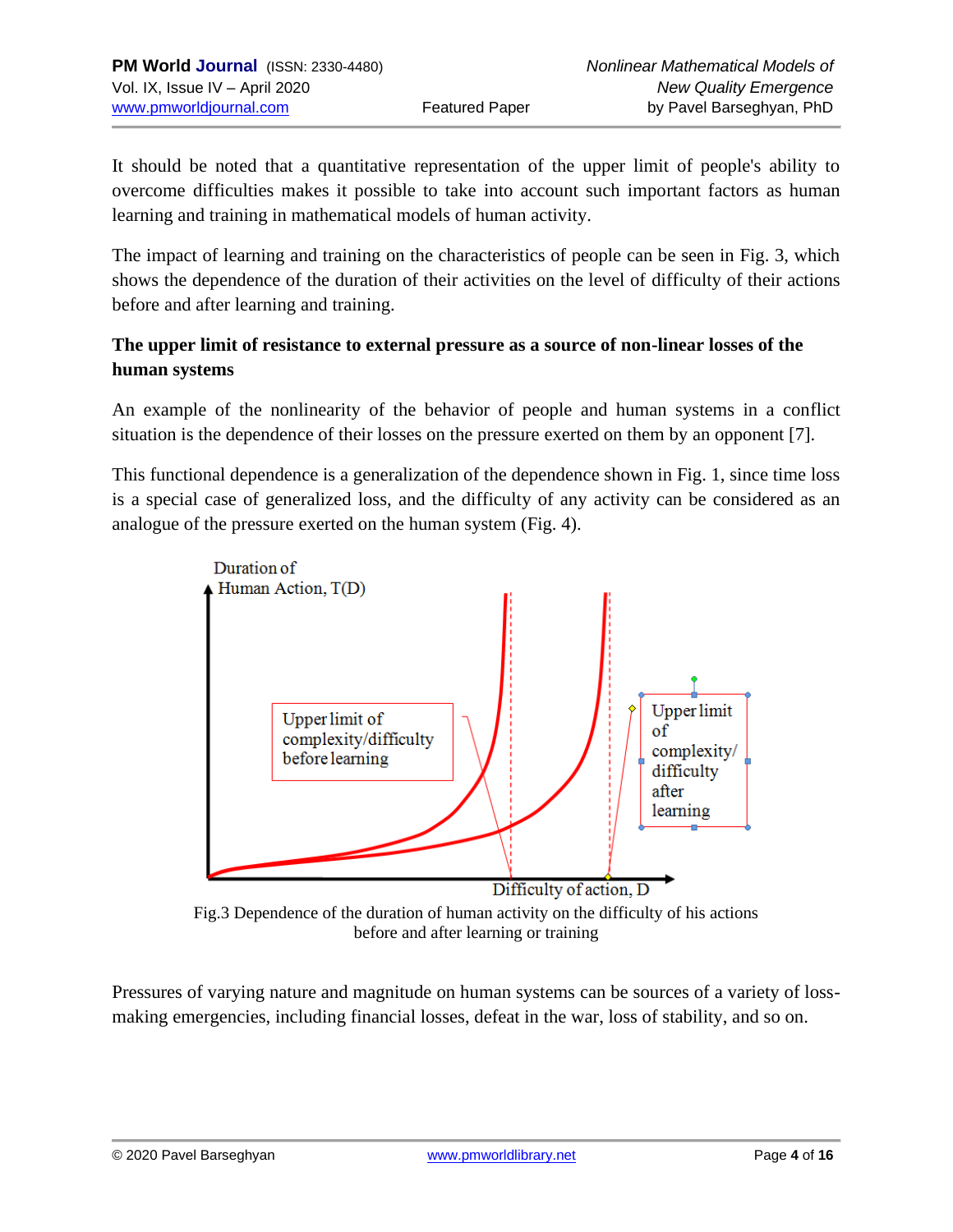

external pressure and the upper limit of that capacity

In the aforementioned work [7], linear and nonlinear approximations of this curve are used to construct mathematical models of conflicts of human systems.

#### **The upper limit of human hunger as a source of non-linear behavior of human systems**

The level of hunger of people also has an upper bound, after which a person passes into the zone of starvation.

People's low quality of life and associated food shortages and an increase in hunger initially lead to inconveniences, and its subsequent increase in protests, complaints, and even more radical actions.

For the sake of a more effective quantitative description of this phenomenon, it is convenient to observe the degree of satiety instead of the degree of hunger, in which case the graphical picture of that phenomenon will look like in Fig. 5.

If instead of starvation, the horizontal axis is given the meaning of satiety, as is done in Fig. 5, then it is already necessary to introduce the concept of the lower limit of human capabilities, which in this case means the lower limit of satiety, that is, hunger.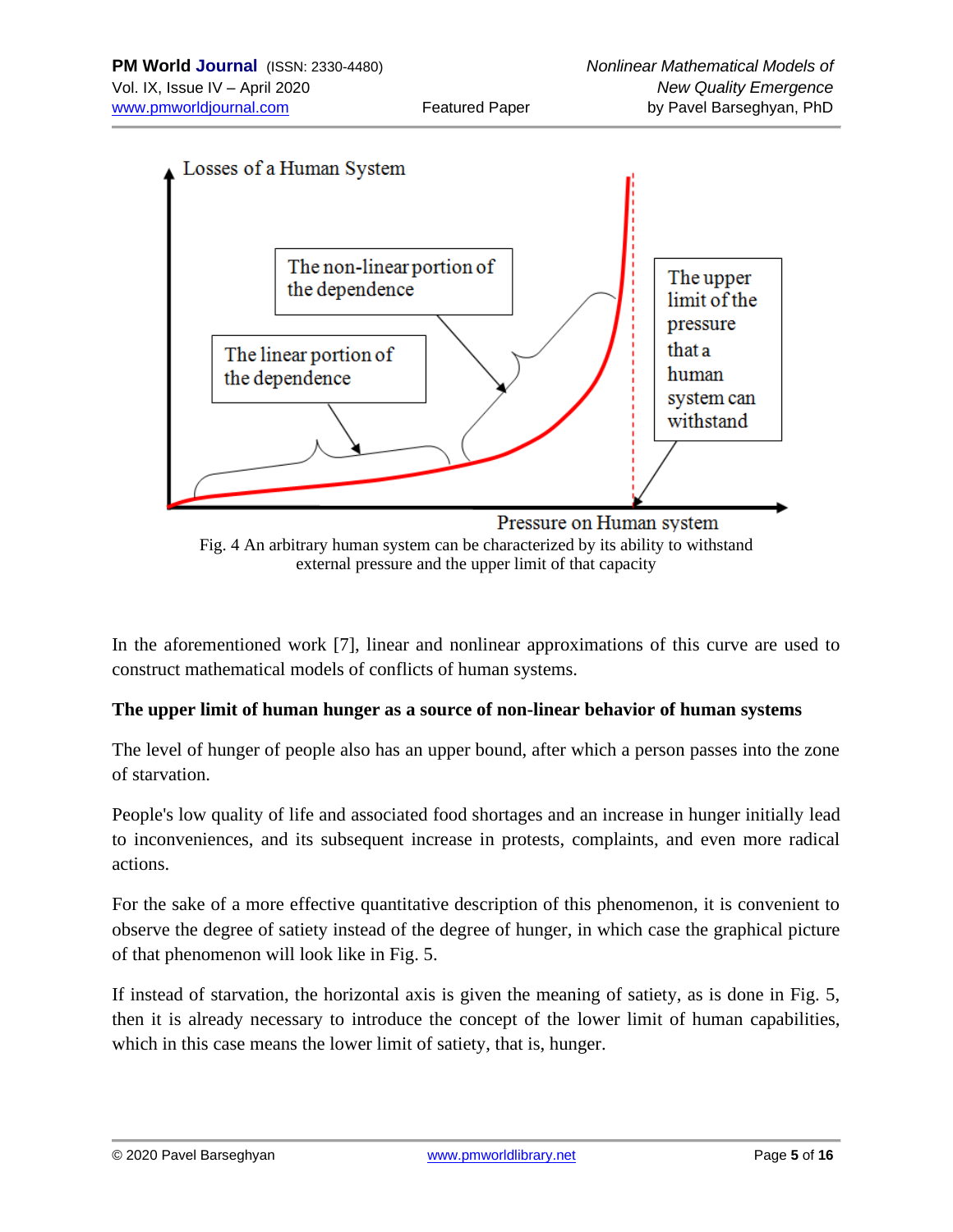



Fig.5 Non-linear dependence of people's dissatisfaction with their degree of hunger

A mathematical description of this phenomenon is again made by the method of equations of state, a detailed description of which can be found in [1].

#### **Two types or categories of nonlinear emergence**

Thus, the presented examples show that the phenomenon of nonlinear emergence associated with human activity can be divided into two types or categories.

The first category of emergence is associated with non-linear functional relationships between the parameters of linear equations of state, and the second category of non-linear emergence is associated with the characteristics of the activity of human systems in areas close to the upper limit of their capabilities.

All forms of nonlinear emergence can be quantitatively described by the method of state equations, to which the rest of the article is devoted.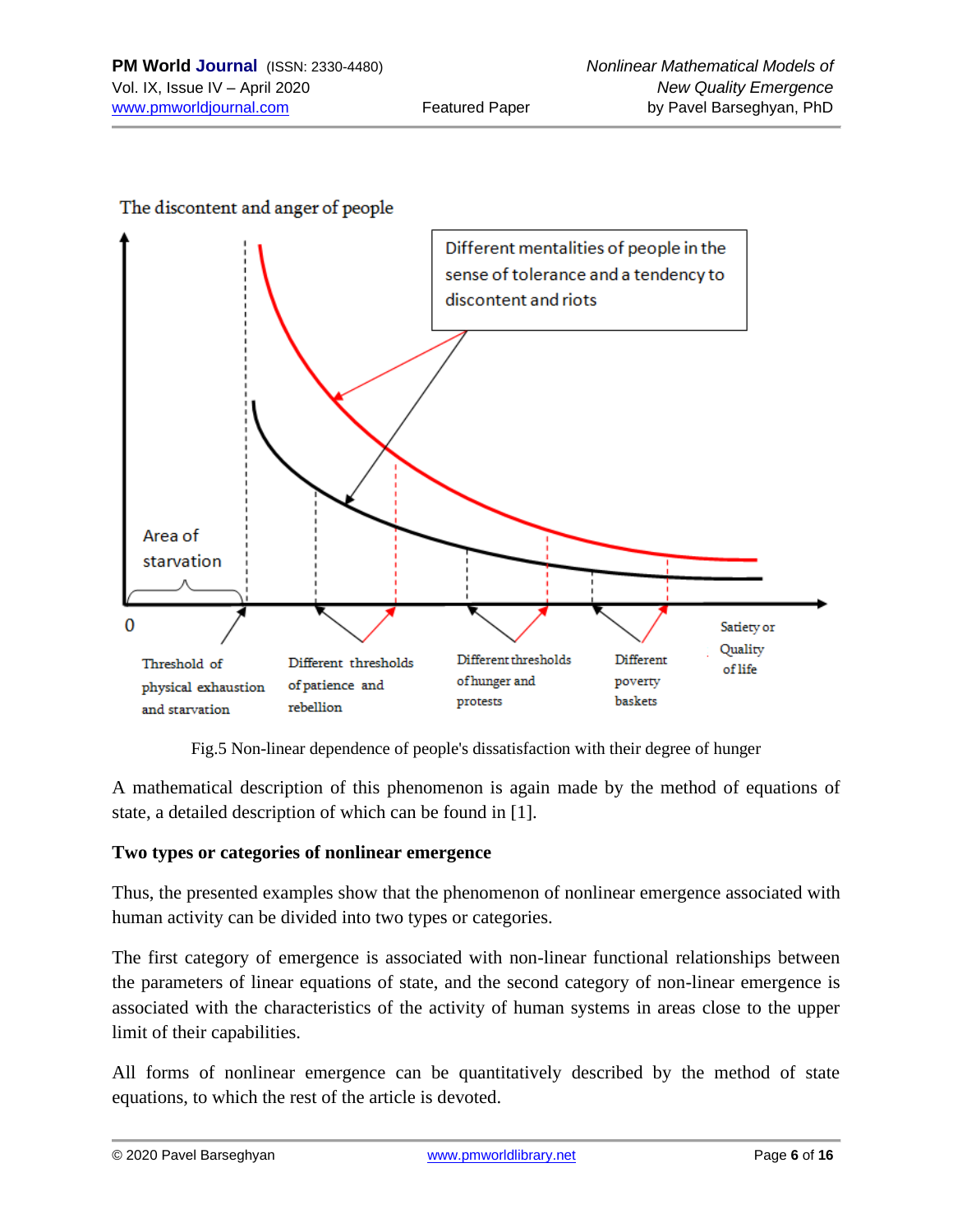### **Extraction of nonlinear laws of emergence of the first category from a linear equation of state by its joint solution with the condition of an extremum**

Each equation of state of human activity contains an infinite number of possible trajectories that characterize the life process.

People, depending on what purpose they pursue in their actions, choose one of the infinite number of possible trajectories of life indicated above.

That is, if we consider the problem from the point of view of emergence as a phenomenon, then the equation of state is one quality that serves as a generator of possible trajectories of life, and the goal of a person in the form of an objective function is another quality that, as a filter, selects from an infinite number of possible behavioral trajectories of life only those that are consistent with the purpose of the person.

This means that as a result of the interaction and integration of two qualities - the equation of state of human activity as a generator of life trajectories and the objective function of a person as a filter, a life trajectory is born in the form of a chain of decisions and actions that pursue a specific goal.

To illustrate this, let us consider a usual problem of people's business planning that has a given complexity  $C$  [3,4,5,6].

In this case, the equation of activities of a certain group of people would in the simplest case look like this:

$$
T*N*P=C.
$$
 (3)

The meaning of this equation of state is that a group consisting of jointly acting N persons with a productivity P during a period T can perform work with complexity C.

The purpose of planning such an activity is to select the values of N and T in terms of the cost and risk of doing business.

In solving this problem, one must first take into account the fact that the values P, N and T are related to each other by nonlinear functional relationships [1, 3].

For example, it is well known that the effectiveness of the human system depends on the number of people working together, since with the increase in the number of people, the time required for their communication, coordination and control of their activities increases, which at the level of human groups first leads to an increase in productivity P, and then to its decrease.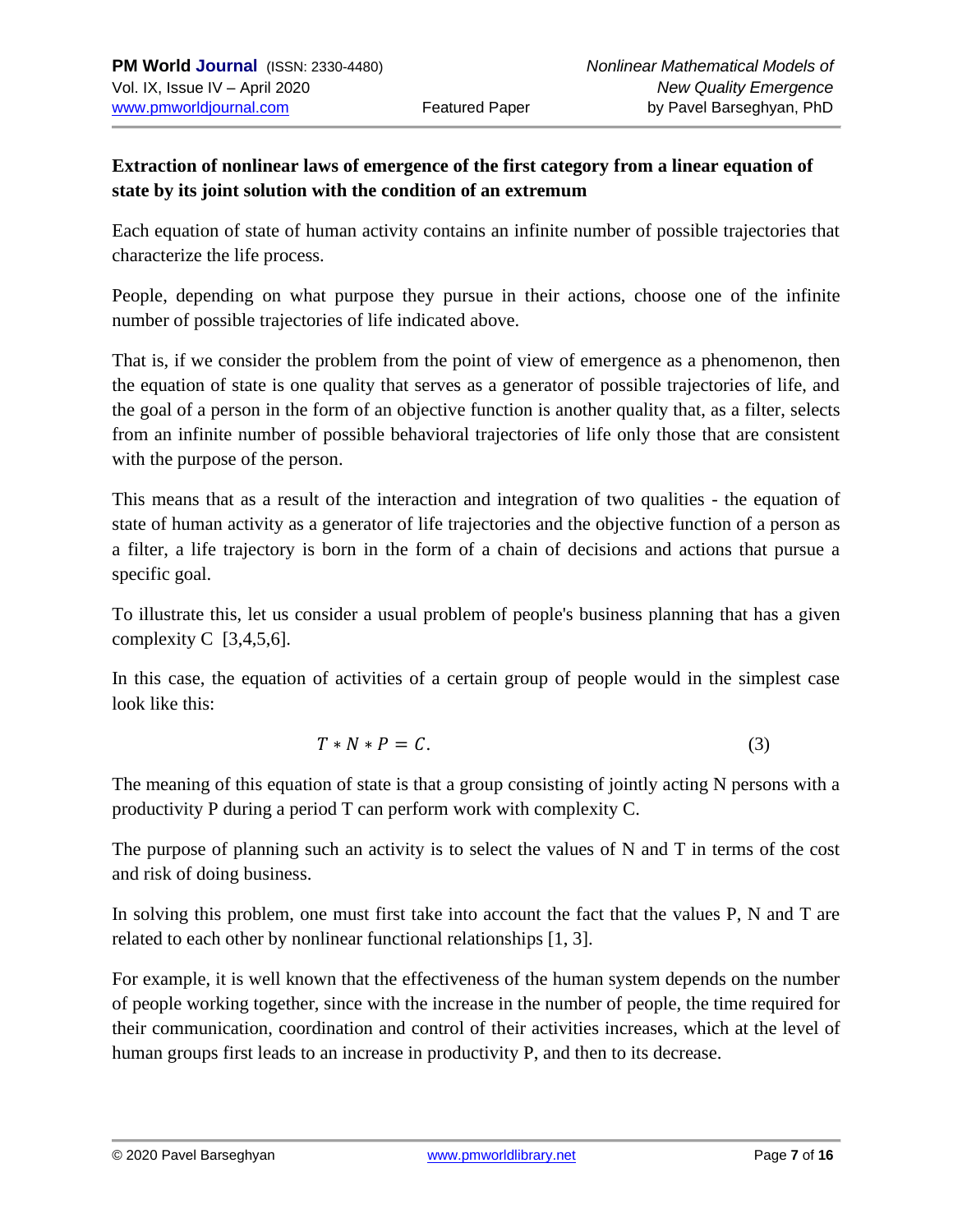There is also an obvious non-linear functional relationship between the number of people N and the duration of their activity T, but this relation is not hyperbolic, as it may seem from expression (3), since with the change of N, productivity P also changes.

Regarding the extreme condition acting as a filter or the purpose of human activities, it should be directly based on such general objectives of human systems as energy expenditure, human total effort and financial costs, risks associated with business success, and so on.

Under the conditions of change, these global goals or principles of managing human activities are replaced by lower level practical principles that are direct consequences of global principles, but can also be quantitatively linked to equations of state.

In practice, this means finding an expression for the condition of extreme human activity, consisting of the parameters of the equation of state, to obtain a field of solutions compatible with this equation.

In this sense, the main mechanism for managing changes during human activity is the control of the power  $H = N * P$  of the human system.

Such change management is carried out by regulating the number of people N and managing their effectiveness P, not forgetting that the effectiveness of activities, in addition to the skills and productivity of people, includes tools and infrastructure related to the activity.

Using the power of the human system as an extreme condition means that after another change there is a need to adapt people's capabilities to new conditions as quickly as possible by increasing power and reducing risks, or by reducing power and reducing operating costs.

A quick change in the power of the human system can be achieved by making changes in the direction of the gradient of this quantity in the scalar space of the parameters of the equation of state.

This means that the mathematical formulation of the problem of the emergence of people's rational behavior trajectories would be:

$$
T * N * P = C
$$
\n
$$
GradH = Grad(N * P)
$$
\n(4)

In the particular case, to control human activity under conditions of change, instead of the gradient of the power of the human system, the control can use the gradient of the number of people, a detailed description of which can be found in [3, 4, 5].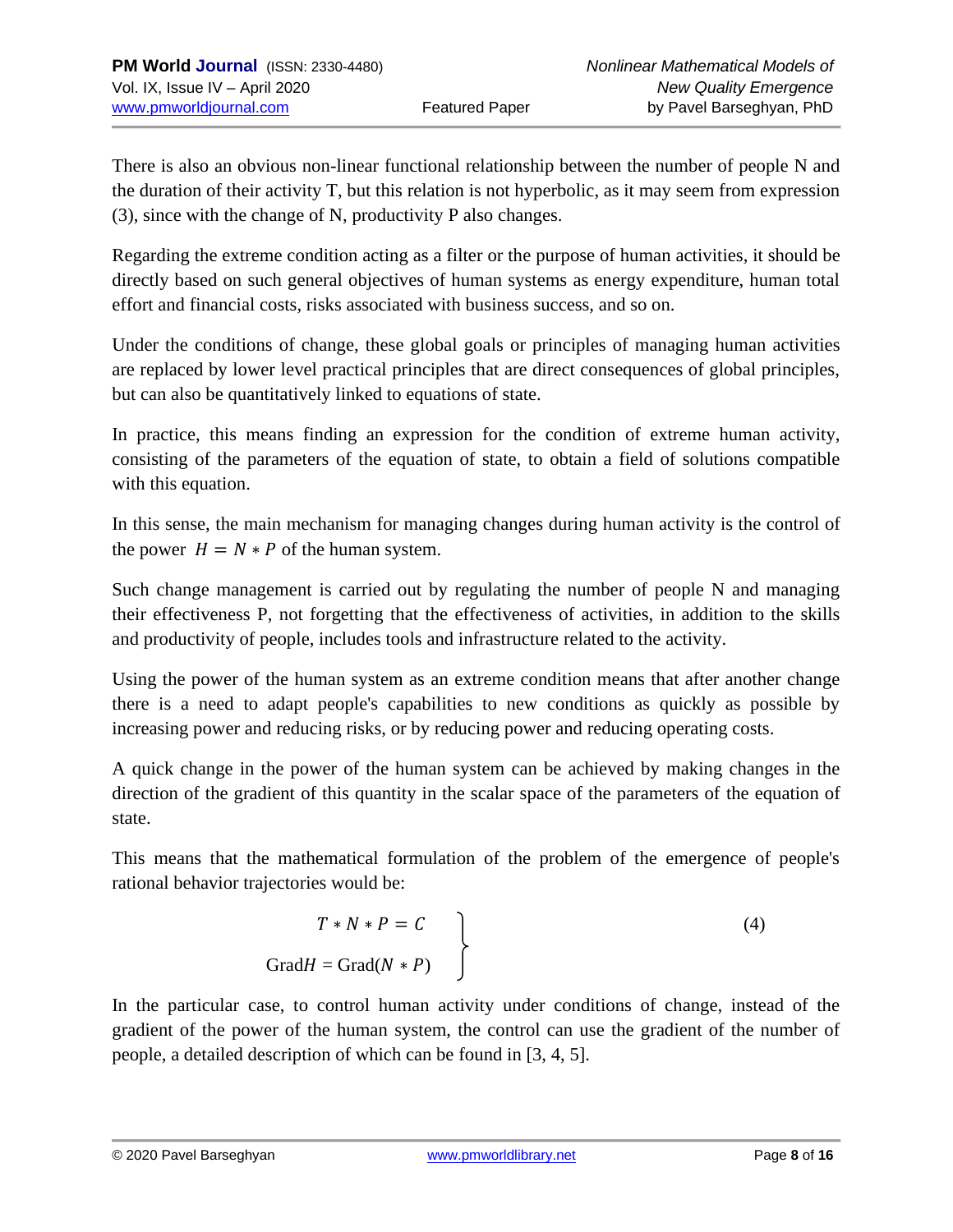### **Graphical interpretation of equations of state and life trajectories in terms of nonlinear first-order emergence**

If we consider the phenomenon of nonlinear emergence of the first category in terms of change management, then it will have the following graphic interpretation.

First, a graphic representation of human activity of a given complexity C will be a hyperbolic surface (Fig. 4).

Each point on that surface will represent some option of the plan for the given activity.



Fig. 6 The hyperbolic surface of the activity of people of complexity  $C$ , where the product  $T * N * P$  is constant at all its points

Suppose that on the surface (T, N, P) we have a preliminary version of the action plan in the form of a point  $(T_0, N_0, P_0)$ , which means that  $N_0$  people acting together with efficiency  $P_0$ during the period of time  $T_0$  can carry out an activity with complexity C.

If we want to discuss a new action plan where the duration should be  $T_1$ , then this means that the new point of the action plan  $(T_1, N_1, P_1)$  should be the intersection point of the plane  $T_1$  = Constant and the red gradient curve of the number of people  $N$ .

The projections of the gradient red curve on the  $[N, P]$  and  $[N, T]$  coordinate planes will be the clear functional dependencies  $N = f_1(P)$  and  $N = f_2(T)$  respectively.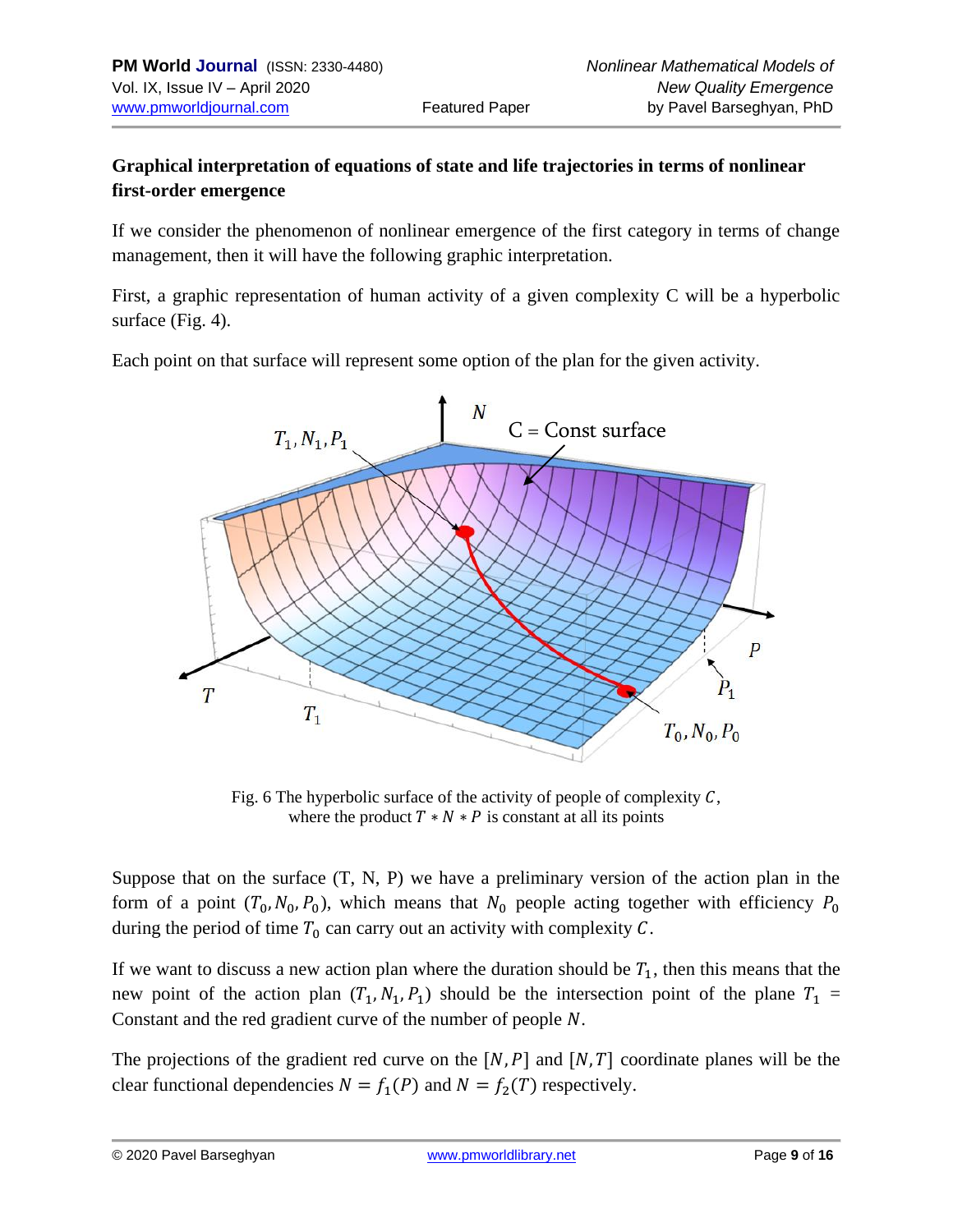Thus, the symbiosis and integration of two different qualities, namely, the equation of state and conditions of an extremum of a gradient type, create the necessary mathematical apparatus for controlling human systems under conditions of change and at the same time generate the necessary life trajectories for the system, which is another example of the birth or emergence of a new quality.

The mathematical details related to this problem can be found in [3, 4].

If we consider a more general case of the equation of state, which also takes into account the motivation and errors of people, one can get [8]

$$
N * T * M * I_{sMax} = (1 + a_s t_{as}) * W * D,
$$
\n(5)

Even without the use of special mathematical means, it is obvious that equation (5) contains many nonlinear relationships between the parameters of human systems.

For example, it is obvious that the intensities  $I_{sMax}$  and  $a_s$  are in nonlinear functional relationshipc with the difficulty of the actions  $D$ .

In addition, there are an obvious nonlinear relationships between the size  $W$  of a human activity and the number of people  $N$  and the duration  $T$  of activity, etc.

One of the main goals of the mathematical theory of human systems is to identify the aforementioned functional relationships using joint solutions of equations of state and additional conditions.

#### **Nonlinear mathematical models of the emergence of the second category**

Consider an example of human activity that shows that the development of nonlinear mathematical models of the second category of emergence phenomena is a critical need.

As we have seen above, any purpose-oriented human system has the upper limit of its capabilities.

The closer the activity of the human system to the upper limit of its capabilities, the more effective the result of its activity in the form of emergence will be in the competitive struggle, but if that activity approaches the upper limit of its potential, its risk of failure will increase dramatically.

In particular, considering a project team as a human system, the presence of the upper limit of that team's capability can significantly influence project planning and implementation.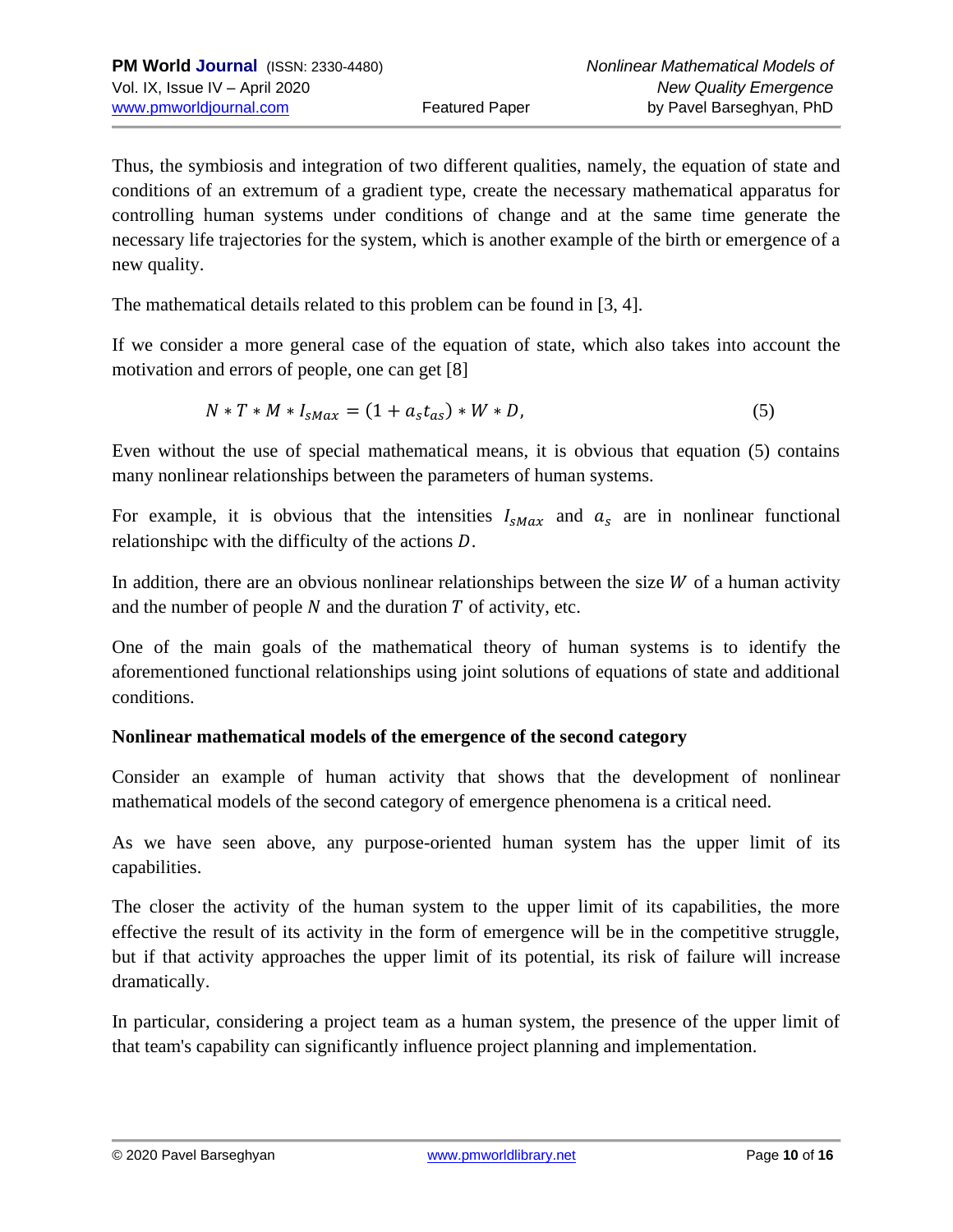

Project Complexity, C

Fig. 7 Close to the upper limits of the capabilities of project teams, the behavior of the total effort required to implement the project is non-linear, the neglect of which can lead to failure of the project The figure shows the dependence of effort on the complexity of the project using the traditional linear and non-linear approach, which takes into account the upper limit of the feasible complexity of the project.

The importance of this issue is due to the fact that in some areas of human activities the failure rate of projects is very high, resulting in huge financial losses.

One of the main reasons for this phenomenon is insufficient funding due to an incorrect assessment of the efforts required for successful implementation of projects (Fig.7).

Innovative modern projects in most cases are implemented in a competitive mode and, for this reason, are in the upper limit of people's capabilities and project feasibility of increased risks.

Therefore, the effort required to implement such projects should be estimated using non-linear mathematical models.

Otherwise, without taking into account the upper limit of people's capabilities, the project will not be adequately funded, which may become one of the main reasons for its further failure.

This in turn means that the mathematical model of the difficulty of human actions must be refined to solve this problem by the method of state equations.

The peculiarity of this model should be that the real difficulty of human actions  $D_{Real}$  should also take into account the distance of difficulty D from the upper limit  $D_{II}$ , that is, the value of  $D_{II}-D$ .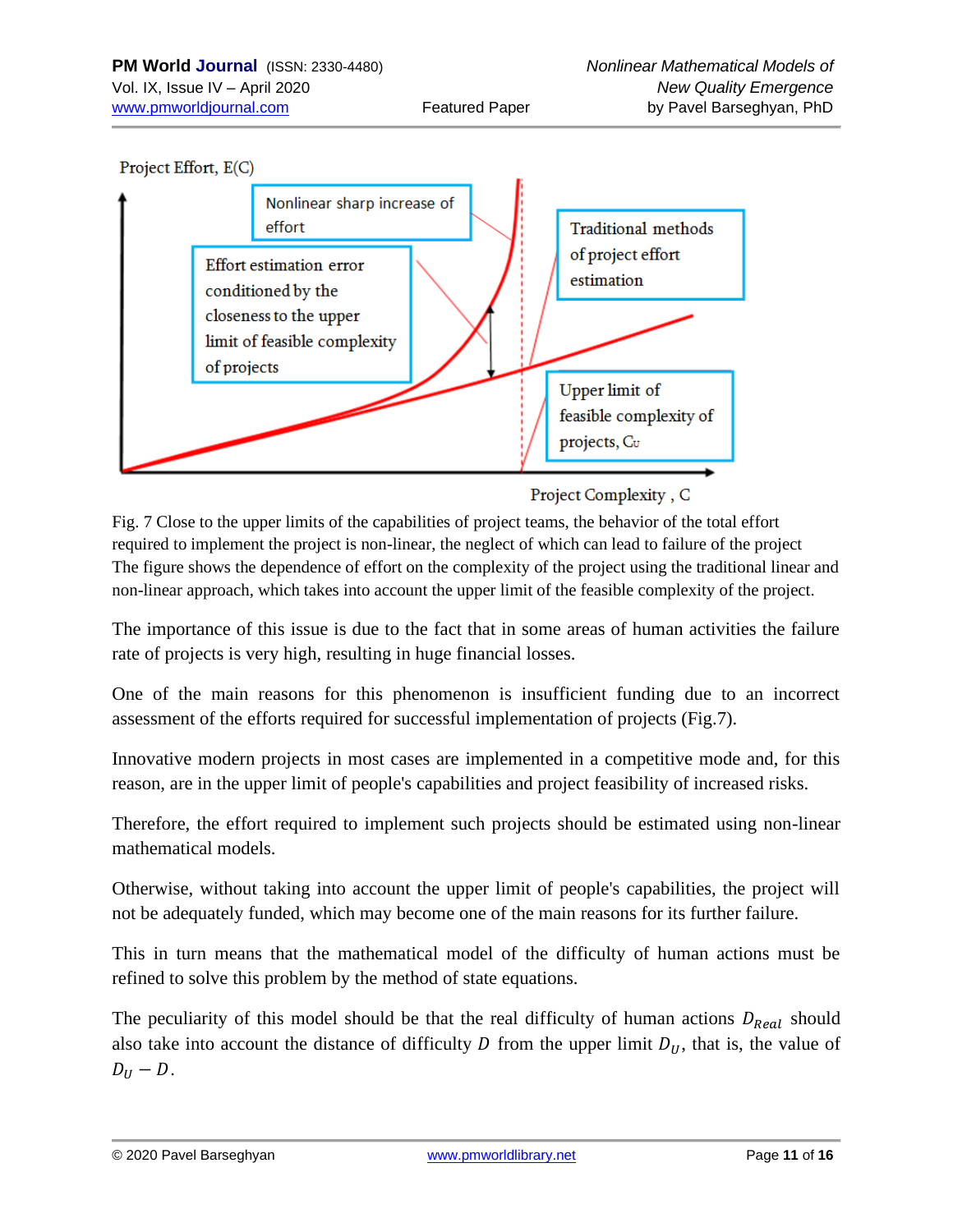Based on these considerations, the mathematical model of the real difficulty of human actions in a simple case will look as follows.

$$
D_{Real} = \frac{D_U \ast D}{D_U - D} \,. \tag{6}
$$

#### **Simple mathematical models of nonlinear emergence**

Substituting the value of  $D_{Real}$  from expression (6) into the equation of state (1) instead of the difficulty of actions D, and taking into account the number of people N, we obtain a new nonlinear equation of state

$$
T = \frac{W}{N \cdot M \cdot P_{Max}} \cdot \frac{D_U \cdot D}{D_U - D} \tag{7}
$$

With this equation and the difficulty model of human actions (6), one can modify the linear models given in Part 1 of the article by making them non-linear mathematical models of separation of powers and state structure [8].

In particular, the non-linear mathematical model of the joint activities of the legislative, executive and judicial branches of government will look like this.

$$
N_L * T * M_L * P_{sL} = (1 + a_{sL} t_{asL}) * W_L * \frac{D_{UL} * D_L}{D_{UL} - D_L},
$$
\n(8-1)

$$
N_E * T * M_E * P_{SE} = (1 + a_{SE} t_{ASE}) * W_E * \frac{D_{UE} * D_E}{D_{UE} - D_E},
$$
\n(8-2)

$$
N_J * T * M_J * P_{sJ} = (1 + a_{sJ}t_{asJ}) * W_J * \frac{D_{UJ} * D_J}{D_{UJ} - D_J}.
$$
\n(8-3)

In the same way one can obtain the non-linear analogues of all linear models mentioned in Part 1 of this article.

As in the case of a linear emergence, for a nonlinear emergence, functional dependencies between the parameters of the nonlinear equation of state (7) can also be obtained.

For this, it is necessary to jointly solve the equation of state (7) and any objective function related to the activity of people or an extremum condition, which, as in the linear case, can be a condition of the gradient of the number of people  $Grad N$ .

In this case, the problem of the emergence of trajectories of rational behavior of people in conditions of change in the general case will look as follows.

© 2020 Pavel Barseghyan [www.pmworldlibrary.net](http://www.pmworldlibrary.net/) Page **12** of **16**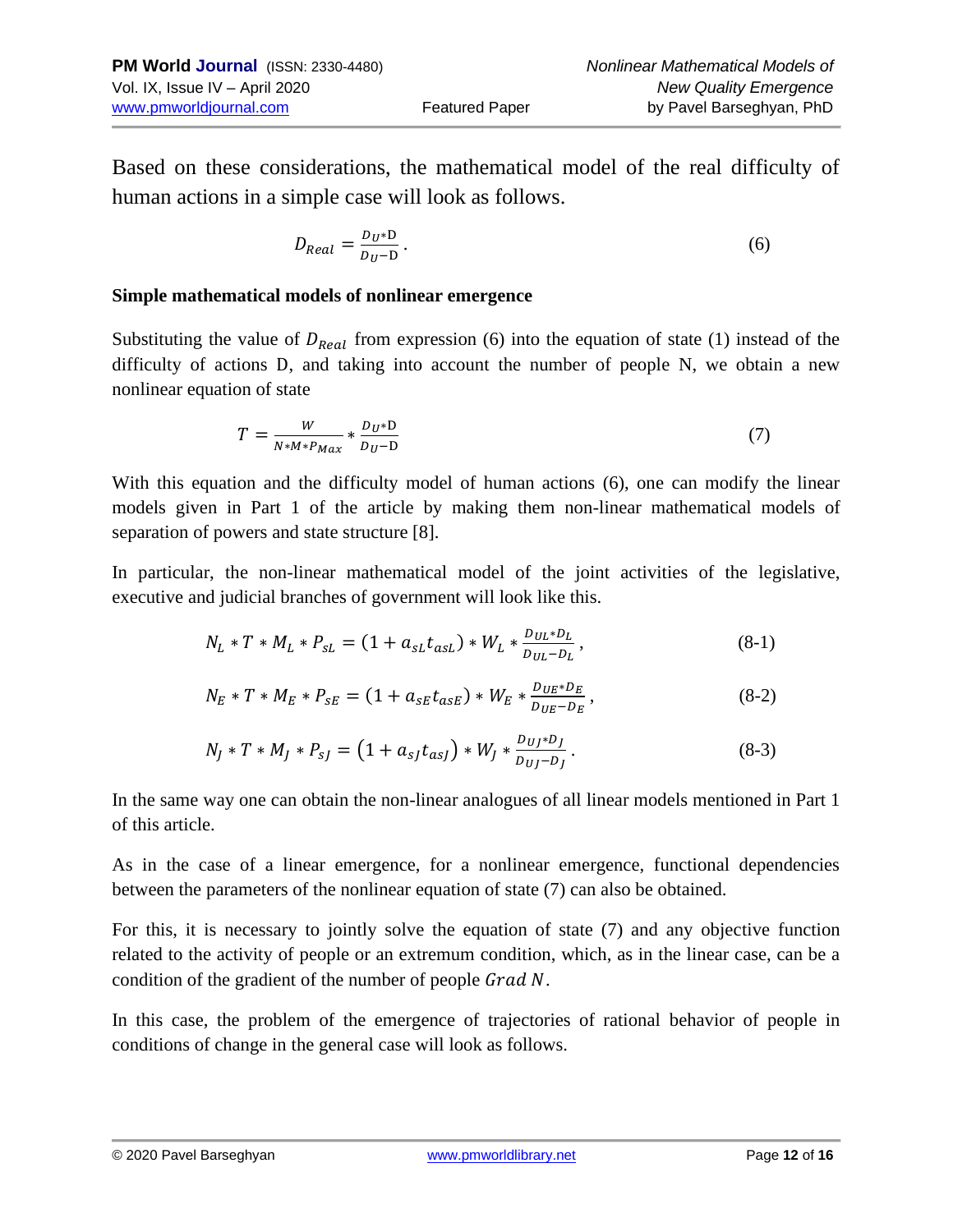$$
N * T * M * I_{sMax} = (1 + a_s t_{as}) * W * \frac{D_{UJ} * D_J}{D_{UJ} - D_J}
$$
  
Grad N. (9)

The solutions of the obtained (9) system will consist of a multitude of functional dependencies between the parameters of the equation of state, which are used to evaluate the results of human activity and the emergence of new qualities.

#### **Conclusions**

1. Linear and non-linear modes of human activity contain non-linear functional relationships between the parameters that characterize human systems.

2. Therefore, the change of one or more of the system parameters interrelated with one another leads to nonlinear changes in the other system parameters, which is the basis of quantitative change management.

3. On the one hand, the source of nonlinearity of people's behavior may be a linear equation of state itself, besides the more important source of nonlinearity of people's activities may be their physical, mental, organizational, finansial and other limitations.

4. Based on this, non-linearities associated with human activities, including non-linearities characterizing the emergence phenomenon, can be divided into two categories: the first is the internal non-linearities of the linear equation of state, and the second is non-linearities, the source of which is the limited nature of the physical, mental and other capabilities of people.

5. By modifying linear equations of state using a non-linear model of the difficulty of human actions, one can construct non-linear mathematical models for generating the results of human activity and emergence.

6. Non-linear functional relationships characterizing human activities are the results of joint solutions of equations of state and extreme conditions that characterize human behavior and goals.

7. Since the sources of emergence are various modes of human activity, the aforementioned nonlinear functional relationships between the parameters of the equation of state are the basis for mathematical modeling of the emergence phenomenon.

#### **Continuation of work**

Mathematical models of nonlinear emergence allow one to study this phenomenon much wider and better than is possible with the help of linear models.

© 2020 Pavel Barseghyan [www.pmworldlibrary.net](http://www.pmworldlibrary.net/) Page **13** of **16**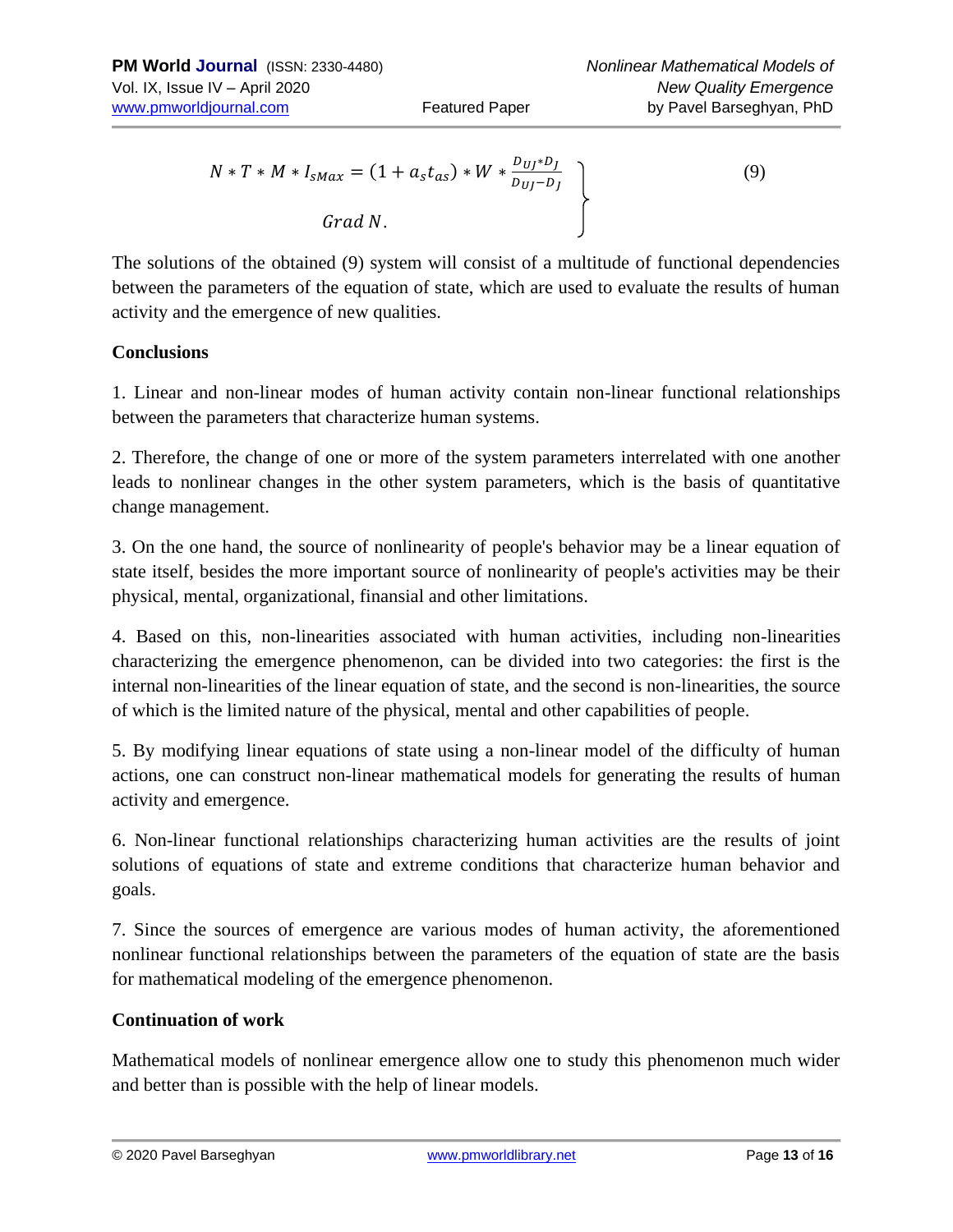But the phenomenon of emergence itself is very complex and has manifestations that cannot be quantified by even the most accurate non-linear mathematical models.

The reason for this are the random events that accompany the emergence phenomenon, which can be quantified only by the probabilistic methods to which the third part of the article will be devoted.

In addition, it should be noted that the curve shown in Fig. 1 also characterizes a person from a professional point of view, since it reflects both the upper limit of his abilities and the speed of his actions.

This means that this curve can serve as a unique professional passport for people and can be used as a measure of professional level in recruitment.

Using this curve, people's daily lives can also be described in terms of their ability to overcome the difficulties they face in the process of life.

This means that non-linear models of the emergence phenomenon can also serve as a basis for quantitative studies of various social phenomena including the discontent of people, the emergence of new political movements, revolutions, and so on.

#### **References**

- 1. Pavel Barseghyan (2017)**. Mathematical Modeling of People's Behavior (Elements of the Mathematical Theory of Human Systems) - 39 pages. (in Russian language).**  <http://www.iarex.ru/sociology/53498.html>
- 2. Pavel Barseghyan (2017) **"Elements of the Mathematical Theory of Human Systems Part 1: Assessment of the Results of Human Actions and Activities Based on the Method of State Equations "** *PM World Journal Volume 6, Issue 12 December 2017* – 13 pages. [http://pmworldjournal.net/wp-content/uploads/2017/12/pmwj65-Dec2017-Barsegyan-mathematical](http://pmworldjournal.net/wp-content/uploads/2017/12/pmwj65-Dec2017-Barsegyan-mathematical-equation-of-human-systems-part1-featured-paper.pdf)[equation-of-human-systems-part1-featured-paper.pdf](http://pmworldjournal.net/wp-content/uploads/2017/12/pmwj65-Dec2017-Barsegyan-mathematical-equation-of-human-systems-part1-featured-paper.pdf)
- 3. Pavel Barseghyan (2009) **Principles of Top-Down Quantitative Analysis of Projects: Part 2: Analytical Derivation of Functional Relationships between Project Parameters without Project Data.** PM World Today – June 2009 (Vol. XI, Issue VI). 16 pages. [http://www.scribd.com/doc/113911821/Principles-of-Top-down-Quantitative-Analysis-of-Projects-](http://www.scribd.com/doc/113911821/Principles-of-Top-down-Quantitative-Analysis-of-Projects-Part-2-Analytical-Derivation-of-Functional-Relationships-Between-Project-Parameters-Without-P)[Part-2-Analytical-Derivation-of-Functional-Relationships-Between-Project-Parameters-Without-P](http://www.scribd.com/doc/113911821/Principles-of-Top-down-Quantitative-Analysis-of-Projects-Part-2-Analytical-Derivation-of-Functional-Relationships-Between-Project-Parameters-Without-P)
- 4. Pavel Barseghyan (2013) "**Equilibrium and Extreme Principles in Discovering Unknown Relationships from Big Data: Part 2: Non-statistical Mathematical Methods in Project Management**" *PM World Journal Volume 3, Issue 1 January 2014* – 14 pages. [http://pmworldjournal.net/wp-content/uploads/2014/01/pmwj18-jan2014-barseghyan-big-data-part2](http://pmworldjournal.net/wp-content/uploads/2014/01/pmwj18-jan2014-barseghyan-big-data-part2-non-statistical-mathematical-methods-FeaturedPaper.pdf) [non-statistical-mathematical-methods-FeaturedPaper.pdf](http://pmworldjournal.net/wp-content/uploads/2014/01/pmwj18-jan2014-barseghyan-big-data-part2-non-statistical-mathematical-methods-FeaturedPaper.pdf)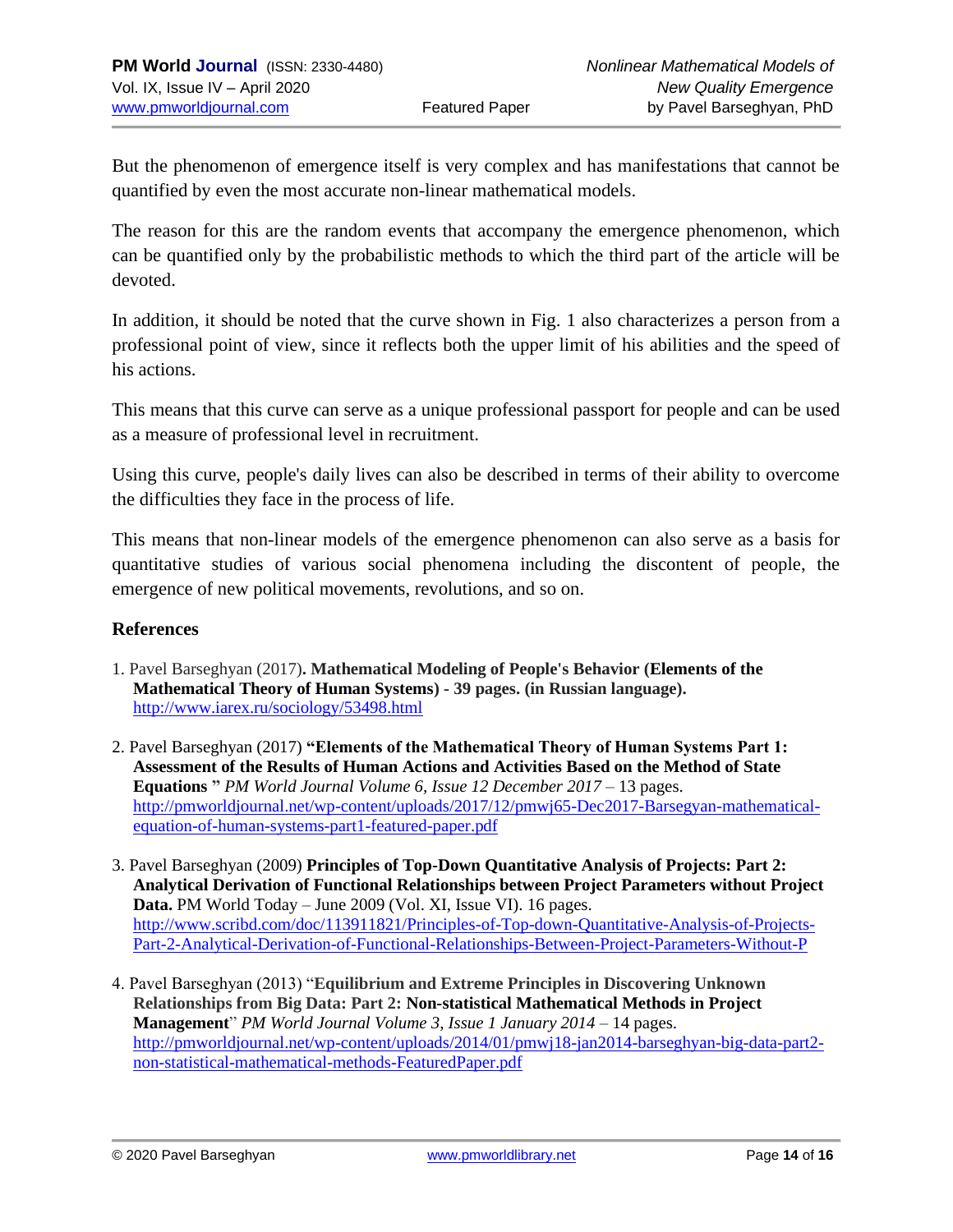- 5. Pavel Barseghyan (2005) **Mathematical Theory of Project Management**. Information Technologies and Management (pp. 21 - 81), (in Armenian language).
- 6. Pavel Barseghyan (2013) "**The need for New Methodological Approaches for filling gaps in Quantitative Project Management"** *PM World Journal Volume 2, Issue 2 January 2013* – 9 pages. [http://pmworldjournal.net/wp-content/uploads/2013/01/PMWJ6-Jan2013-BARSEGHYAN-New-](http://pmworldjournal.net/wp-content/uploads/2013/01/PMWJ6-Jan2013-BARSEGHYAN-New-Approaches-for-Quantitative-Project-Management-FeaturedPaper.pdf)[Approaches-for-Quantitative-Project-Management-FeaturedPaper.pdf](http://pmworldjournal.net/wp-content/uploads/2013/01/PMWJ6-Jan2013-BARSEGHYAN-New-Approaches-for-Quantitative-Project-Management-FeaturedPaper.pdf)
- 7. Pavel Barseghyan (2018) **"Elements of the Mathematical Theory of Human Systems Part 5: Quantitative analysis of the benefits and losses of two human systems in the regime of confrontational equilibrium of their interrelations "** *PM World Journal Volume 7, Issue 4 April 2018* – 13 pages. [https://pmworldlibrary.net/wp-content/uploads/2018/04/pmwj69-Apr2018-](https://pmworldlibrary.net/wp-content/uploads/2018/04/pmwj69-Apr2018-Barseghyan-elements-of-mathematical-theory-of-human-systems-part5.pdf) [Barseghyan-elements-of-mathematical-theory-of-human-systems-part5.pdf](https://pmworldlibrary.net/wp-content/uploads/2018/04/pmwj69-Apr2018-Barseghyan-elements-of-mathematical-theory-of-human-systems-part5.pdf)
- 8. Pavel Barseghyan (2020) **"** Quantitative Models of Emergence in Light of Mathematical Theory of Human Systems (Part 1: Mathematical Modeling of New Quality Emergence from Interactions of Qualitatively Different Phenomena by the Method of State Equations)**"** *PM World Journal Volume 9, Issue 3 April 2020* – 16 pages, [https://pmworldlibrary.net/wp-content/uploads/2020/03/pmwj91-](https://pmworldlibrary.net/wp-content/uploads/2020/03/pmwj91-Mar2020-Barsegyan-Quantitative-Models-of-Emergence-part1.pdf) [Mar2020-Barsegyan-Quantitative-Models-of-Emergence-part1.pdf.](https://pmworldlibrary.net/wp-content/uploads/2020/03/pmwj91-Mar2020-Barsegyan-Quantitative-Models-of-Emergence-part1.pdf)